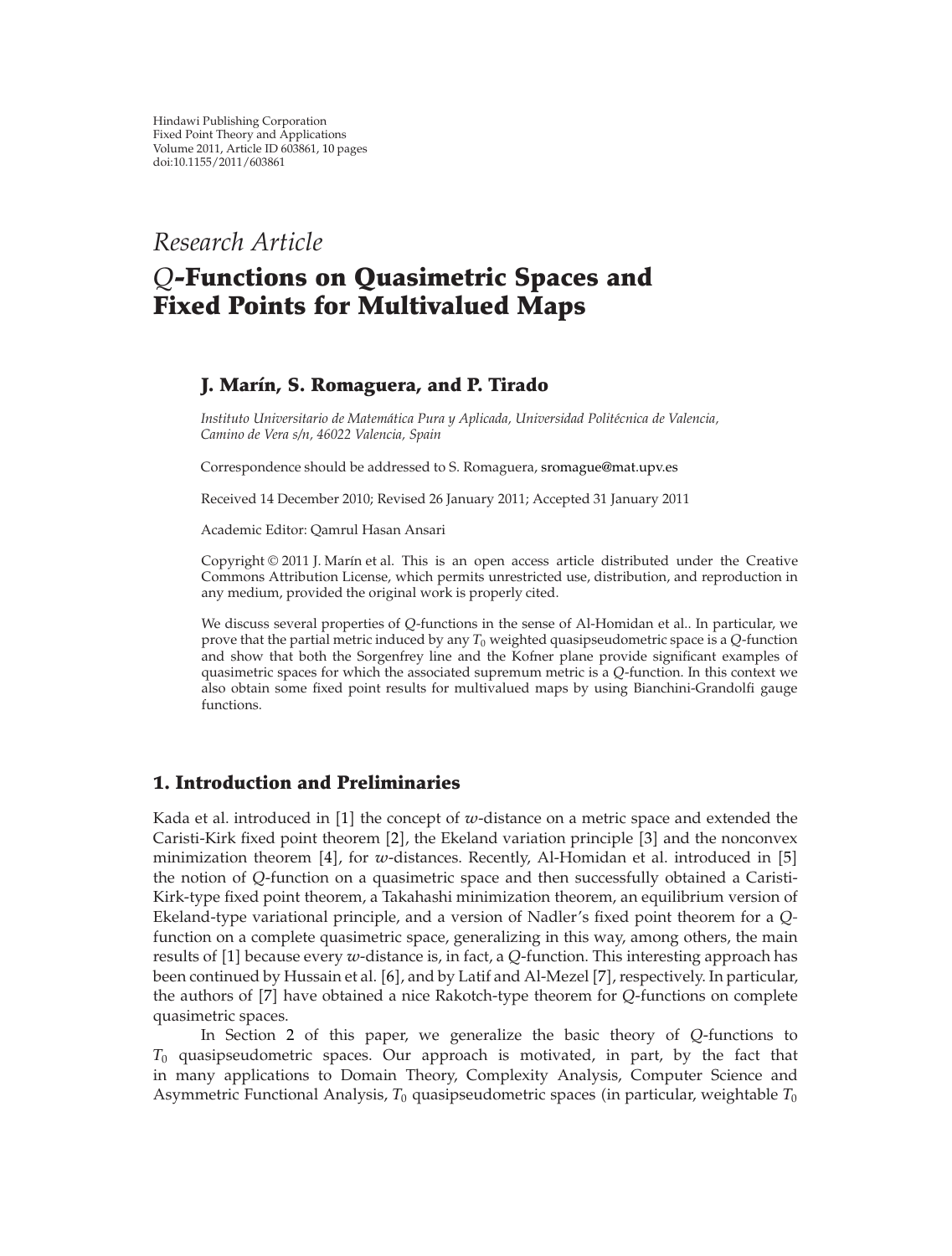quasipseudometric spaces and their equivalent partial metric spaces) rather than quasimetric spaces, play a crucial role (cf. [8–23], etc.). In particular, we prove that for every weighted *T*<sup>0</sup> quasipseudometric space the induced partial metric is a *Q*-function. We also show that the Sorgenfrey line and the Kofner plane provide interesting examples of quasimetric spaces for which the associated supremum metric is a *Q*-function. Finally, Section 3 is devoted to present a new fixed point theorem for *Q*-functions and multivalued maps on *T*<sup>0</sup> quasipseudometric spaces, by using Bianchini-Grandolfi gauge functions in the sense of [24]. Our result generalizes and improves, in several ways, well-known fixed point theorems.

Throughout this paper the letter  $\mathbb N$  and  $\omega$  will denote the set of positive integer numbers and the set of nonnegative integer numbers, respectively.

Our basic references for quasimetric spaces are [25, 26].

Next we recall several pertinent concepts.

By a  $T_0$  quasipseudometric on a set  $X$ , we mean a function  $d: X \times X \to [0, \infty)$  such that for all  $x, y, z \in X$ ,

- $i) d(x, y) = d(y, x) = 0 \Leftrightarrow x = y,$
- (ii)  $d(x, z) \leq d(x, y) + d(y, z)$ .

A  $T_0$  quasipseudometric  $d$  on  $X$  that satisfies the stronger condition

 $(i') d(x, y) = 0$  ⇔  $x = y$ 

is called a quasimetric on *X*.

We remark that in the last years several authors used the term "quasimetric" to refer to a *T*<sup>0</sup> quasipseudometric and the term "*T*<sup>1</sup> quasimetric" to refer to a quasimetric in the above sense.

In the following we will simply write  $T_0$  qpm instead of  $T_0$  quasipseudometric if no confusion arises.

A  $T_0$  qpm space is a pair  $(X, d)$  such that  $X$  is a set and  $d$  is a  $T_0$  qpm on  $X$ . If  $d$  is a quasimetric on  $X$ , the pair  $(X, d)$  is then called a quasimetric space.

Given a  $T_0$  qpm *d* on a set *X*, the function  $d^{-1}$  defined by  $d^{-1}(x, y) = d(y, x)$ , is also a  $T_0$  qpm on *X*, called the conjugate of *d*, and the function  $d^s$  defined by  $d^s(x, y) =$  $\max\{d(x,y), d^{-1}(x,y)\}\$ is a metric on *X*, called the supremum metric associated to *d*.

Thus, every *T*<sup>0</sup> qpm *d* on *X* induces, in a natural way, three topologies denoted by *τd*, *τ*<sub>*d*<sup>−1</sup></sub>, and *τ<sub>d</sub>*<sup>*s*</sup>, respectively, and defined as follows.

- (i)  $\tau_d$  is the *T*<sub>0</sub> topology on *X* which has as a base the family of  $\tau_d$ -open balls { $B_d(x,\varepsilon)$  :  $x \in X$ ,  $\varepsilon > 0$ , where  $B_d(x, \varepsilon) = \{y \in X : d(x, y) < \varepsilon\}$ , for all  $x \in X$  and  $\varepsilon > 0$ .
- (ii)  $\tau_{d^{-1}}$  is the  $T_0$  topology on *X* which has as a base the family of  $\tau_{d^{-1}}$ -open balls  ${B_{d^{-1}}(x,\varepsilon) : x \in X, \varepsilon > 0}$ , where  $B_{d^{-1}}(x,\varepsilon) = \{y \in X : d^{-1}(x,y) < \varepsilon\}$ , for all *x* ∈ *X* and *ε >* 0.
- (iii)  $\tau_{d^s}$  is the topology on *X* induced by the metric  $d^s$ .

Note that if *d* is a quasimetric on *X*, then  $d^{-1}$  is also a quasimetric, and  $\tau_d$  and  $\tau_{d^{-1}}$  are *T*<sup>1</sup> topologies on *X*.

Note also that a sequence  $(x_n)_{n \in \mathbb{N}}$  in a  $T_0$  qpm space  $(X, d)$  is  $\tau_d$ -convergent (resp., *τ*<sub>*d*</sub>−1</sub>-convergent) to  $x \in X$  if and only if  $\lim_{n} d(x, x_n) = 0$  (resp.,  $\lim_{n} d(x_n, x) = 0$ ).

It is well known (see, for instance, [26, 27]) that there exists many different notions of completeness for quasimetric spaces. In our context we will use the following notion.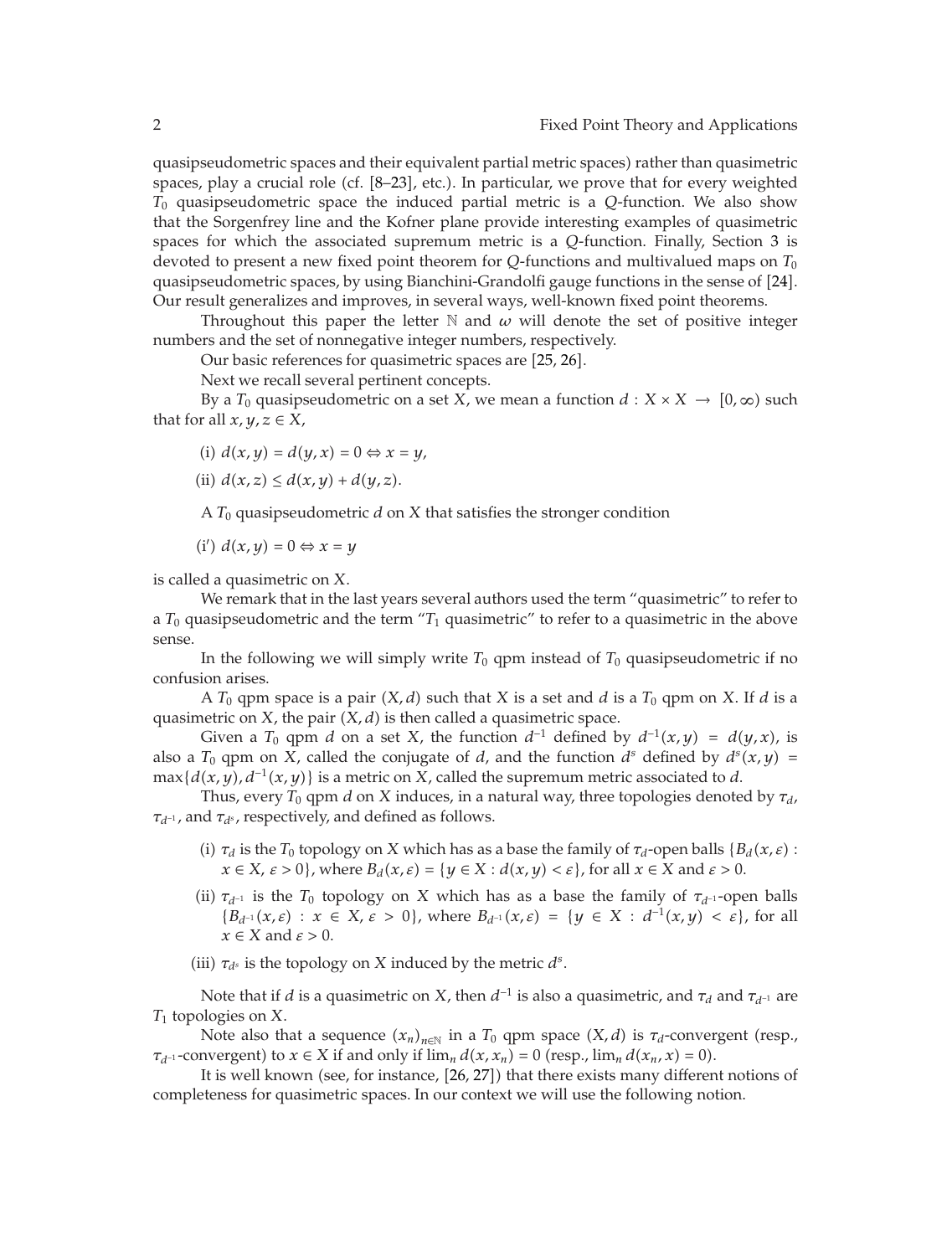A  $T_0$  qpm space  $(X, d)$  is said to be complete if every Cauchy sequence is  $\tau_{d^{-1}}$ convergent, where a sequence  $(x_n)_{n \in \mathbb{N}}$  is called Cauchy if for each  $\varepsilon > 0$  there exists  $n_{\varepsilon} \in \mathbb{N}$ such that  $d(x_n, x_m) < \varepsilon$  whenever  $m \ge n \ge n_{\varepsilon}$ .

In this case, we say that *d* is a complete  $T_0$  qpm on *X*.

## **2.** *Q***-Functions on** *T*<sup>0</sup> **qpm-Spaces**

We start this section by giving the main concept of this paper, which was introduced in [5] for quasimetric spaces.

*Definition 2.1.* A *Q*-function on a  $T_0$  qpm space  $(X, d)$  is a function  $q: X \times X \rightarrow [0, \infty)$ satisfying the following conditions:

- $(Q1)$   $q(x, z) \leq q(x, y) + q(y, z)$ , for all  $x, y, z \in X$ ,
- (Q2) if  $x \in X$ ,  $M > 0$ , and  $(y_n)_{n \in \mathbb{N}}$  is a sequence in  $X$  that  $\tau_{d^{-1}}$ -converges to a point  $y \in X$ and satisfies  $q(x, y_n) \leq M$ , for all  $n \in \mathbb{N}$ , then  $q(x, y) \leq M$ ,
- (Q3) for each  $\varepsilon > 0$  there exists  $\delta > 0$  such that  $q(x, y) \leq \delta$  and  $q(x, z) \leq \delta$  imply  $d(y, z) \leq$ *ε*.

If  $(X, d)$  is a metric space and  $q: X \times X \rightarrow [0, \infty)$  satisfies conditions (Q1) and (Q3) above and the following condition:

 $(Q2')$   $q(x, \cdot) : X \to [0, \infty)$  is lower semicontinuous for all  $x \in X$ , then *q* is called a *w*distance on  $(X, d)$  (cf. [1]).

Clearly  $d$  is a  $w$ -distance on  $(X, d)$  whenever  $d$  is a metric on  $X$ .

However, the situation is very different in the quasimetric case. Indeed, it is obvious that if  $(X, d)$  is a  $T_0$  qpm space, then  $d$  satisfies conditions  $(Q1)$  and  $(Q2)$ , whereas Example 3.2 of [5] shows that there exists a  $T_0$  qpm space  $(X, d)$  such that  $d$  does not satisfy condition  $(Q3)$ , and hence it is not a *Q*-function on  $(X, d)$ . In this direction, we next present some positive results.

**Lemma 2.2.** *Let q be a Q-function on a*  $T_0$  *qpm space*  $(X, d)$ *. Then, for each*  $\varepsilon > 0$ *, there exists*  $\delta > 0$ *such that*  $q(x, y) \leq \delta$  *and*  $q(x, z) \leq \delta$  *imply*  $d^{s}(y, z) \leq \varepsilon$ *.* 

*Proof.* By condition  $(Q3)$ ,  $d(y, z) \leq \varepsilon$ . Interchanging *y* and *z*, it follows that  $d(z, y) \leq \varepsilon$ , so  $d^s(y, z) \leq \varepsilon$ . П

**Proposition 2.3.** *Let*  $(X, d)$  *be a*  $T_0$  *qpm space. If d is a*  $Q$ -function on  $(X, d)$ *, then*  $\tau_d = \tau_{d^s}$ *, and hence, τd is a metrizable topology on X.*

*Proof.* Let  $(x_n)_{n\in\mathbb{N}}$  be a sequence in *X* which is  $\tau_d$ -convergent to some  $x \in X$ . Then, by Lemma 2.2,  $\lim_{n} d^{s}(x, x_{n}) = 0$ . We conclude that  $\tau_{d} = \tau_{d^{s}}$ .  $\Box$ 

*Remark 2.4.* It follows from Proposition 2.3 that many paradigmatic quasimetrizable topological spaces  $(X, \tau)$ , as the Sorgenfrey line, the Michael line, the Niemytzki plane and the Kofner plane (see [25]), do not admit any compatible quasimetric *d* which is a *Q*-function on  $(X, d)$ .

In the sequel, we show that, nevertheless, it is possible to construct an easy but, in several cases, useful *Q*-function on any quasimetric space, as well as a suitable *Q*-functions on any weightable  $T_0$  qpm space.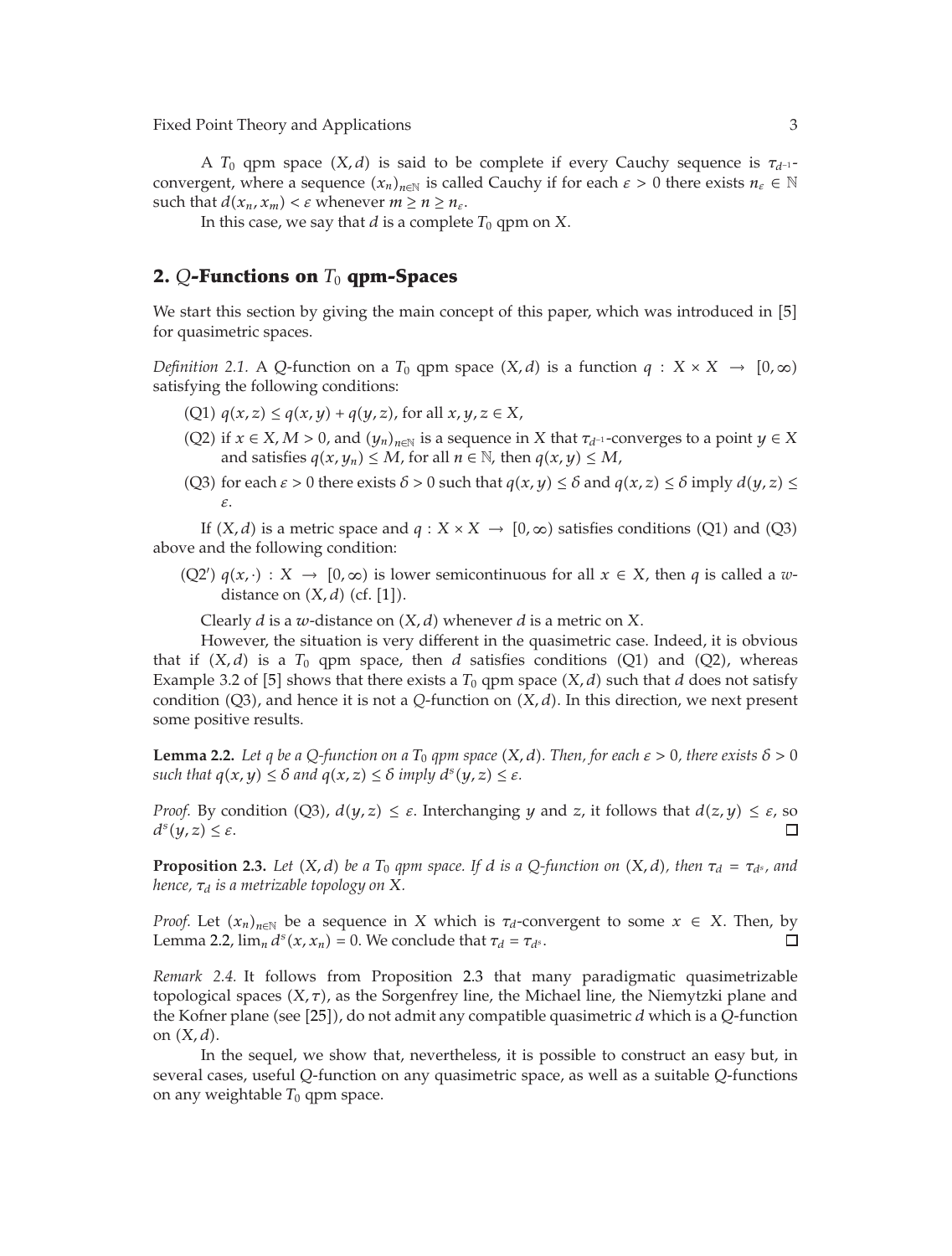Recall that the discrete metric on a set *X* is the metric  $d_{01}$  on *X* defined as  $d_{01}(x, x) = 0$ , for all  $x \in X$ , and  $d_{01}(x, y) = 1$ , for all  $x, y \in X$  with  $x \neq y$ .

**Proposition 2.5.** *Let X, dbe a quasimetric space. Then, the discrete metric on Xis a Q-function on X, d.*

*Proof.* Since  $d_{01}$  is a metric it obviously satisfies condition (Q1) of Definition 2.1.

Now suppose that  $(y_n)_{n \in \mathbb{N}}$  is a sequence in *X* that  $\tau_{d^{-1}}$ -converges to some  $y \in X$ , and let *x* ∈ *X* and *M* > 0 such that  $d_{01}(x, y_n)$  ≤ *M*, for all  $n \in \mathbb{N}$ . If *M* ≥ 1, then  $d_{01}(x, y)$  ≤ *M*. If *M* < 1, we deduce that  $x = y_n$ , for all  $n \in \mathbb{N}$ . Since  $\lim_{n} d(y_n, y) = 0$ , it follows that  $d(x, y) = 0$ , so  $x = y$ , and thus  $d_{01}(x, y) = 0 < M$ . Hence, condition (Q2) is also satisfied.

Finally,  $d_{01}$  satisfies condition (Q3) taking  $\delta = 1/2$  for every  $\varepsilon > 0$ .  $\Box$ 

*Example* 2.6. On the set  $\mathbb R$  of real numbers define  $d : \mathbb R \times \mathbb R \to [0,1]$  as  $d(x,y) = 1$  if  $x > y$ , and  $d(x, y) = min{y - x, 1}$  if  $x \le y$ . Then, *d* is a quasimetric on  $\mathbb R$  and the topological space  $(\mathbb{R}, \tau_d)$  is the celebrated Sorgenfrey line. Since  $d^s$  is the discrete metric on  $\mathbb{R}$ , it follows from Proposition 2.5 that  $d^s$  is a  $\widetilde{Q}$ -function on  $(\mathbb{R}, d)$ .

*Example 2.7.* The quasimetric  $d$  on the plane  $\mathbb{R}^2$ , constructed in Example 7.7 of [25], verifies that  $(\mathbb{R}^2, \tau_d)$  is the so-called Kofner plane and that  $d^s$  is the discrete metric on  $\mathbb{R}^2$ , so, by Proposition 2.5,  $d^s$  is a Q-function on  $(\mathbb{R}^2, d)$ .

Matthews introduced in [14] the notion of a weightable  $T_0$  qpm space (under the name of a "weightable quasimetric space", and its equivalent partial metric space, as a part of the study of denotational semantics of dataflow networks.

A  $T_0$  qpm space  $(X, d)$  is called weightable if there exists a function  $w: X \to [0, \infty)$ such that for all  $x, y \in X$ ,  $d(x, y) + w(x) = d(y, x) + w(y)$ . In this case, we say that *d* is a weightable  $T_0$  qpm on  $X$ . The function  $w$  is said to be a weighting function for  $(X, d)$  and the triple  $(X, d, w)$  is called a weighted  $T_0$  qpm space.

A partial metric on a set *X* is a function  $p: X \times X \to [0, \infty)$  such that, for all  $x, y, z \in X$ :

- (i)  $x = y \Leftrightarrow p(x, x) = p(x, y) = p(y, y)$ ,
- (ii)  $p(x, x) \leq p(x, y)$ ,
- (iii)  $p(x, y) = p(y, x)$ ,
- $(iv)$   $p(x, z) \leq p(x, y) + p(y, z) p(y, y).$

A partial metric space is a pair  $(X, p)$  such that  $X$  is a set and  $p$  is a partial metric on  $X$ . Each partial metric *p* on *X* induces a  $T_0$  topology  $\tau_p$  on *X* which has as a base the family of open *p*-balls  ${B_p(x, \varepsilon) : x \in X, \varepsilon > 0}$ , where  $B_p(x, \varepsilon) = {y \in X : p(x, y) < \varepsilon + p(x, x)}$ , for all  $x \in X$  and  $\varepsilon > 0$ .

The precise relationship between partial metric spaces and weightable  $T_0$  qpm spaces is provided in the next result.

**Theorem 2.8** (Matthews [14]). (a) Let  $(X, d)$  be a weightable  $T_0$  *qpm space with weighting function. Then, the function*  $p_d: X \times X \to [0, \infty)$  defined by  $p_d(x, y) = d(x, y) + w(x)$ , for all  $x, y \in X$ *, is a partial metric on X. Furthermore*  $\tau_d = \tau_{p_d}$ *.* 

(b) Conversely, let  $(X, p)$  be a partial metric space. Then, the function  $d_p: X \times X \to [0, \infty)$ *defined by*  $d_p(x, y) = p(x, y) - p(x, x)$ , for all  $x, y \in X$  *is a weightable*  $T_0$  *qpm on*  $X$  *with weighting function w given by*  $w(x) = p(x, x)$  *for all*  $x \in X$ *. Furthermore*  $\tau_p = \tau_{d_p}$ *.*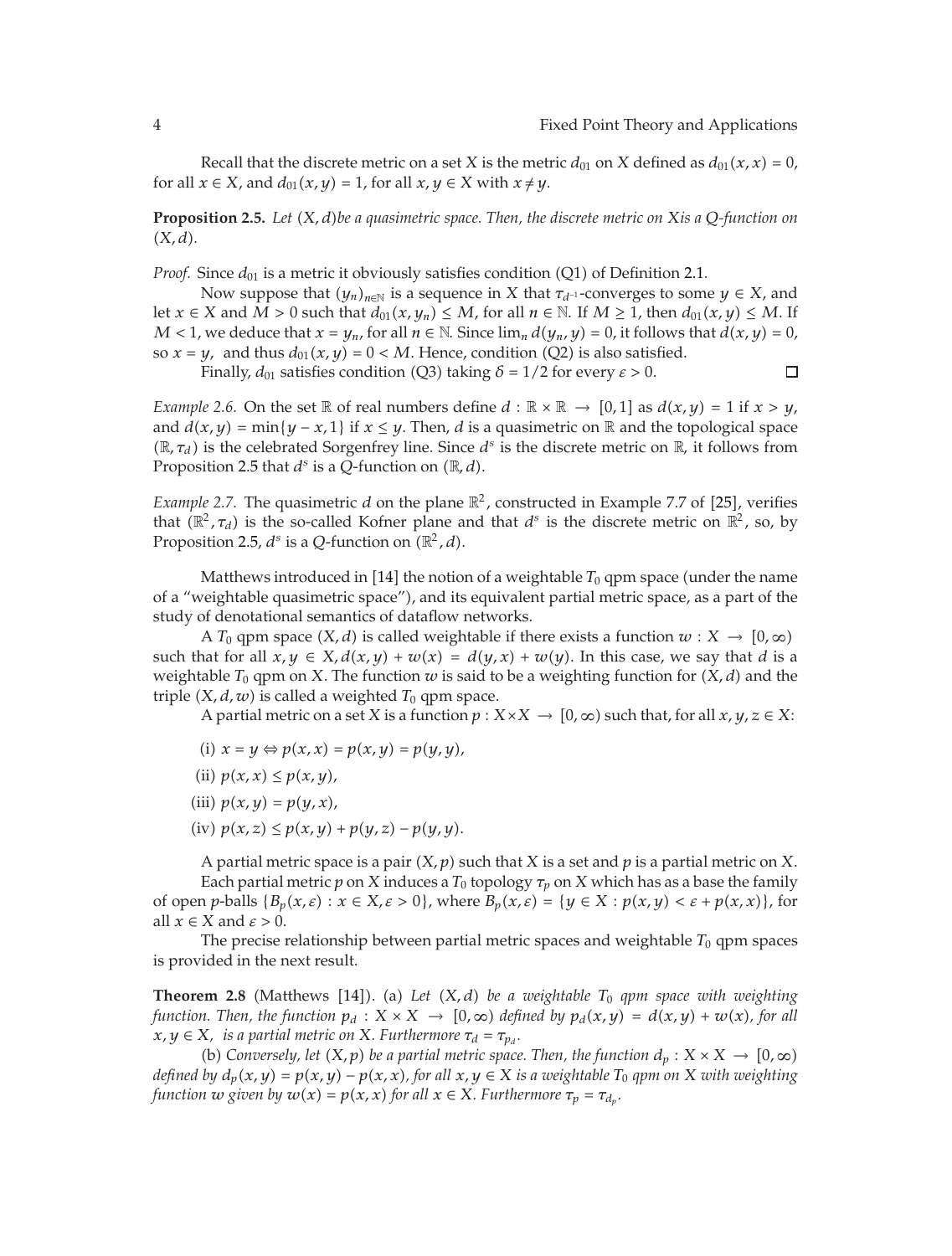*Remark 2.9.* The domain of words, the interval domain, and the complexity quasimetric space provide distinguished examples of theoretical computer science that admit a structure of a weightable  $T_0$  qpm space and, thus, of a partial metric space (see, e.g., [14, 20, 21]).

**Proposition 2.10.** *Let*  $(X, d, w)$  *be a weighted*  $T_0$  *qpm space. Then, the induced partial metric*  $p_d$  *is a Q-function on X, d.*

*Proof.* We will show that  $p_d$  satisfies conditions (Q1), (Q2), and Q(3) of Definition 2.1.

 $(Q1)$  Let  $x, y, z \in X$ , then

$$
p_d(x, z) \le p_d(x, y) + p_d(y, z) - p_d(y, y) \le p_d(x, y) + p_d(y, z).
$$
 (2.1)

(Q2) Let  $(y_n)_{n \in \mathbb{N}}$  be a sequence in *X* which is  $\tau_{d^{-1}}$ -convergent to some  $y \in X$ . Let  $x \in X$ and *M* > 0 such that  $p_d(x, y_n) \leq M$ , for all  $n \in \mathbb{N}$ .

Choose  $\varepsilon > 0$ . Then, there exists  $n_{\varepsilon} \in \mathbb{N}$  such that  $d(y_n, y) < \varepsilon$ , for all  $n \ge n_{\varepsilon}$ . Therefore,

$$
p_d(x, y) = d(x, y) + w(x) \le d(x, y_{n_{\varepsilon}}) + d(y_{n_{\varepsilon}}, y) + w(x)
$$
  
=  $p_d(x, y_{n_{\varepsilon}}) + d(y_{n_{\varepsilon}}, y) < M + \varepsilon.$  (2.2)

Since  $\varepsilon$  is arbitrary, we conclude that  $p_d(x, y) \le M$ .

(Q3) Given *ε* > 0, put *δ* = *ε*/2. If  $p_d(x, y) ≤ δ$  and  $p_d(x, z) ≤ δ$ , it follows

$$
d(y, z) = p_d(y, z) - w(y) \le p_d(y, z)
$$
  
\n
$$
\le p_d(y, x) + p_d(x, z) \le 2\delta = \varepsilon.
$$
\n(2.3)

#### **3. Fixed Point Results**

Given a  $T_0$  qpm space  $(X, d)$ , we denote by  $2^X$  the collection of all nonempty subsets of  $X$ , by *Cl*<sub>d</sub>-1</sub> *(X)* the collection of all nonempty  $\tau_{d^{-1}}$ -closed subsets of *X*, and by *Cl*<sub>d</sub>s</sub> (*X*) the collection of all nonempty  $\tau_{d}$ s-closed subsets of *X*.

Following Al-Homidan et al. [5, Definition 6.1] if  $(X, d)$  is a quasimetric space, we say that a multivalued map  $T : X \rightarrow 2^X$  is *q*-contractive if there exists a *Q*-function *q* on *(X, d)* and *r* ∈ [0, 1) such that for each *x, y* ∈ *X* and *u* ∈ *T*(*x*), there is *v* ∈ *T*(*y*) satisfying  $q(u,v) \leq r q(x,y)$ .

Latif and Al-Mezel (see [7]) generalized this notion as follows.

If *(X, d)* is a quasimetric space, we say that a multivalued map  $T : X \rightarrow 2^X$  is generalized *q*-contractive if there exists a *Q*-function *q* on  $(X, d)$  such that for each  $x, y \in X$ and  $u \in T(x)$ , there is  $v \in T(y)$  satisfying

$$
q(u,v) \le k(q(x,y))q(x,y), \tag{3.1}
$$

where  $k : [0, \infty) \to [0, 1)$  is a function such that  $\limsup_{r \to t^+} k(r) < 1$  for all  $t \ge 0$ .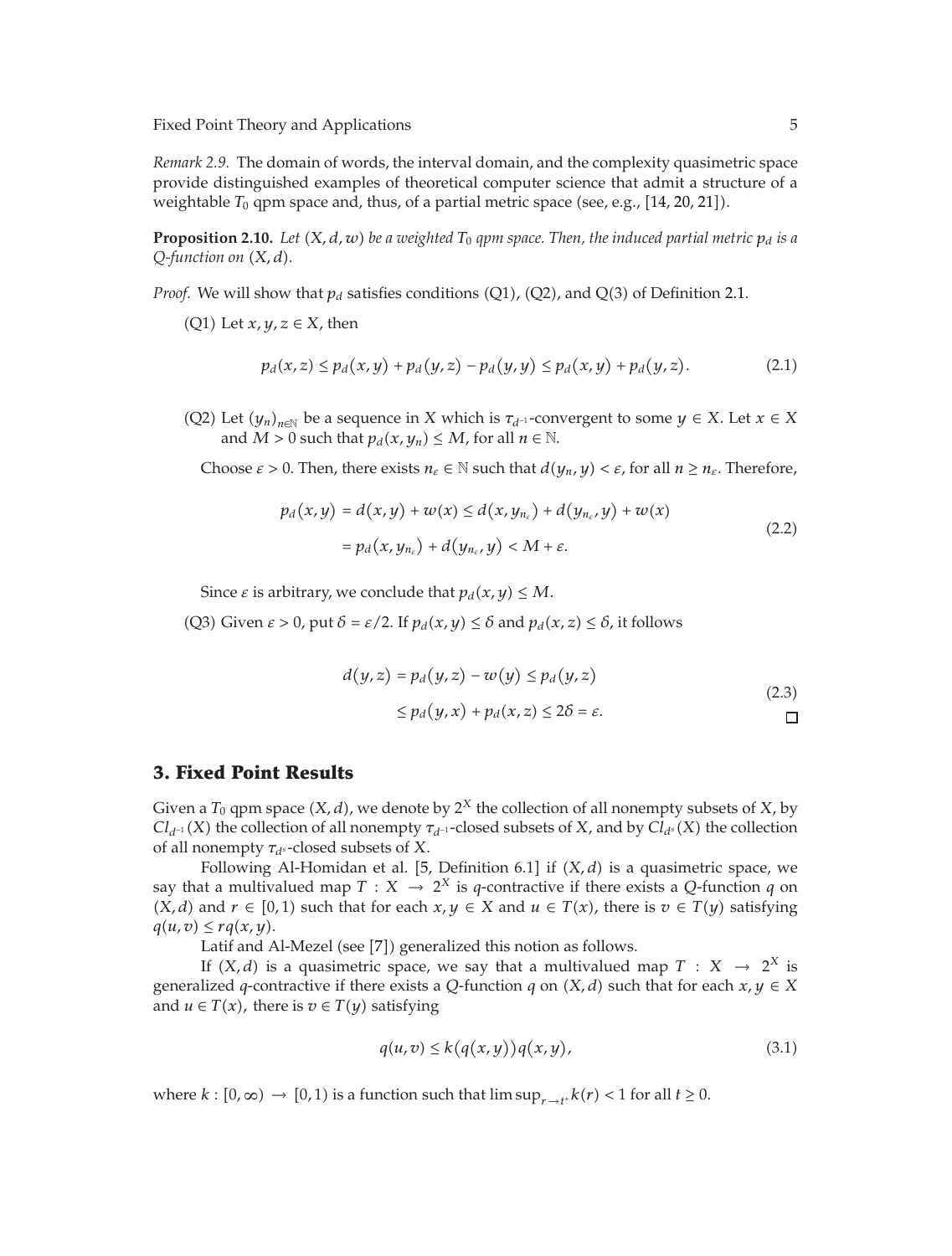Then, they proved the following improvement of the celebrated Rakotch fixed point theorem (see  $[28]$ ).

Theorem 3.1 (Lafit and Al-Mezel [7, Theorem 2.3]). Let  $(X, d)$  be a complete quasimetric space. *Then, for each generalized q-contractive multivalued map*  $T : X \to Cl_{d^{-1}}(X)$  *there exists*  $z \in X$  *such that*  $z \in T(z)$ *.* 

On the other hand, Bianchini and Grandolfi proved in [29] the following fixed point theorem.

**Theorem 3.2** (Bianchini and Grandolfi [29]). Let  $(X, d)$  be a complete metric space and let  $T$ :  $X \rightarrow X$  *be a map such that for each*  $x, y \in X$ 

$$
d(T(x), T(y)) \le \varphi(d(x, y)),\tag{3.2}
$$

 $\nu$  *where*  $\varphi$  :  $[0,\infty) \to [0,\infty)$  *is a nondecreasing function satisfying*  $\sum_{n=0}^{\infty} \varphi^n(t) < \infty$ , for all  $t > 0$  ( $\varphi^n$ *denotes the nth iterate of ϕ). Then, T has a unique fixed point.*

A function  $\varphi : [0, \infty) \to [0, \infty)$  satisfying the conditions of the preceding theorem is called a Bianchini-Grandolfi gauge function (cf [24, 30]).

It is easy to check (see [30, Page 8]) that if  $\varphi$  is a Bianchini-Grandolfi gauge function, then  $\varphi(t) < t$ , for all  $t > 0$ , and hence  $\varphi(0) = 0$ .

Our next result generalizes Bianchini-Grandolfi's theorem for *Q*-functions on complete *T*<sup>0</sup> qpm spaces.

**Theorem 3.3.** *Let*  $(X, d)$  *be a complete*  $T_0$  *qpm space, q a Q-function on*  $X$ *, and*  $T: X \to Cl_{d^s}(X)$  *a multivalued map such that for each*  $x, y \in X$  *and*  $u \in T(x)$ *, there is*  $v \in T(y)$  *satisfying* 

$$
q(u,v) \le \varphi(q(x,y)),\tag{3.3}
$$

 $\omega$ *kere*  $\varphi : [0, \infty) \to [0, \infty)$  *is a Bianchini-Grandolfi gauge function. Then, there exists*  $z \in X$  *such that*  $z \in T(z)$  *and*  $q(z, z) = 0$ *.* 

*Proof.* Fix  $x_0 \in X$  and let  $x_1 \in T(x_0)$ . By hypothesis, there exists  $x_2 \in T(x_1)$  such that  $q(x_1, x_2) \leq \varphi(q(x_0, x_1))$ . Following this process, we obtain a sequence  $(x_n)_{n \in \omega}$  with  $x_n \in$ *T*( $x_{n-1}$ ) and  $q(x_n, x_{n+1})$  ≤  $\varphi$ ( $q(x_{n-1}, x_n)$ ), for all  $n \in \mathbb{N}$ . Therefore

$$
q(x_n, x_{n+1}) \le \varphi^n(q(x_0, x_1)), \tag{3.4}
$$

for all  $n \in \mathbb{N}$ .

Now, choose  $\varepsilon > 0$ . Let  $\delta = \delta(\varepsilon) \in (0,\varepsilon)$  for which condition (Q3) is satisfied. We will show that there is  $n_{\delta} \in \mathbb{N}$  such that  $q(x_n, x_m) < \delta$  whenever  $m > n \ge n_{\delta}$ .

Indeed, if *q*(*x*<sub>0</sub>, *x*<sub>1</sub>) = 0, then *ϕ*(*q*(*x*<sub>0</sub>, *x*<sub>1</sub>)) = 0 and thus *q*(*x*<sub>*n*</sub>, *x*<sub>*n*+1</sub>) = 0, for all *n* ∈ ℕ, so, by condition  $(Q1)$ ,  $q(x_n, x_m) = 0$  whenever  $m > n$ .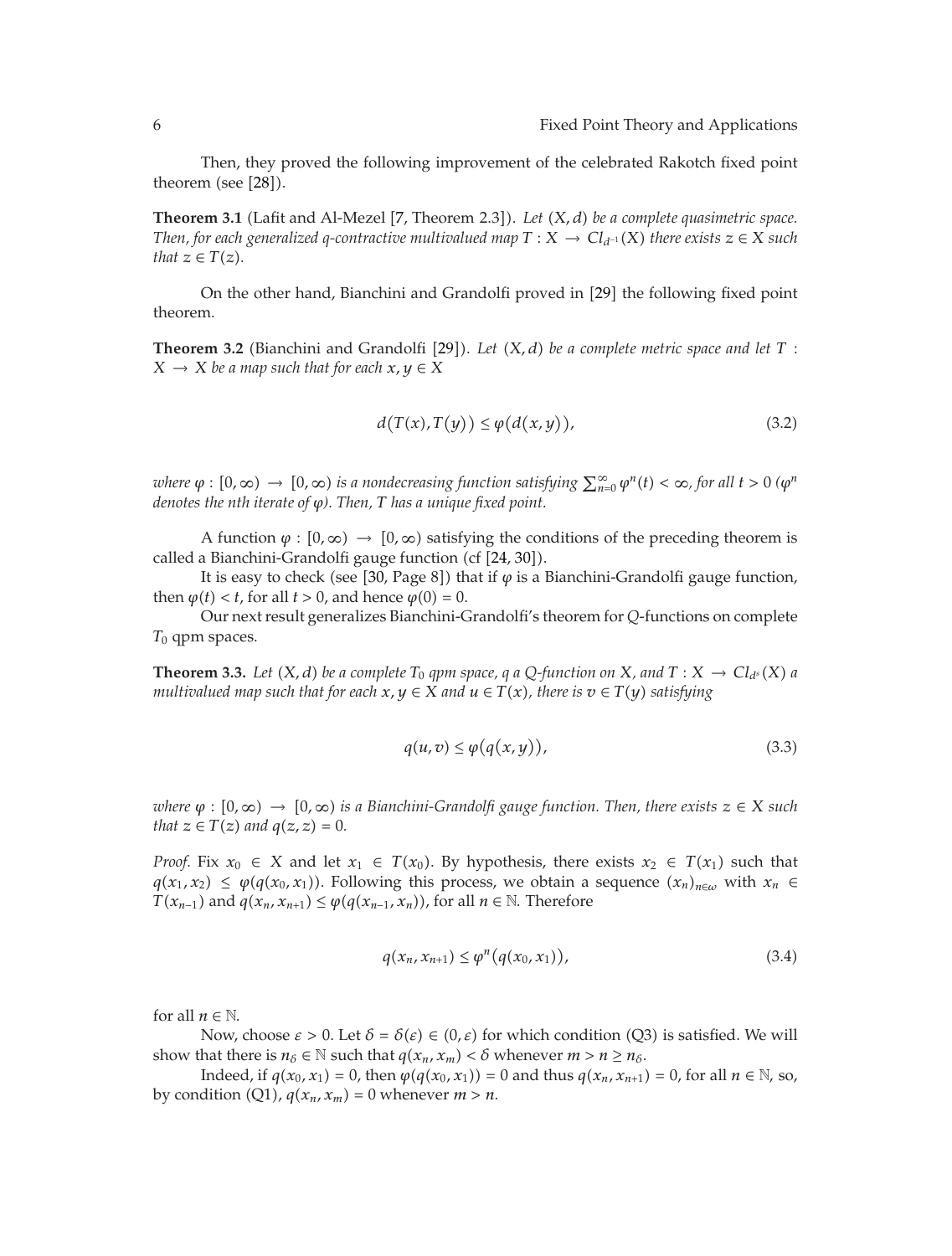If  $q(x_0, x_1) > 0$ ,  $\sum_{n=0}^{\infty} \varphi^n(q(x_0, x_1)) < \infty$ , so there is  $n_\delta \in \mathbb{N}$  such that

$$
\sum_{n=n_{\delta}}^{\infty} \varphi^{n}(q(x_0, x_1)) < \delta. \tag{3.5}
$$

Then, for  $m > n \geq n_{\delta}$ , we have

$$
q(x_n, x_m) \le q(x_n, x_{n+1}) + q(x_{n+1}, x_{n+2}) + \cdots + q(x_{m-1}, x_m)
$$
  
\n
$$
\le \varphi^n(q(x_0, x_1)) + \varphi^{n+1}(q(x_0, x_1)) + \cdots + \varphi^{m-1}(q(x_0, x_1))
$$
  
\n
$$
\le \sum_{j=n_\delta}^{\infty} \varphi^j(q(x_0, x_1)) < \delta.
$$
 (3.6)

In particular,  $q(x_{n_{\delta}}, q_n) \leq \delta$  and  $q(x_{n_{\delta}}, q_m) \leq \delta$  whenever  $n, m > n_{\delta}$ , so, by Lemma 2.2,  $d^s(x_n, x_m) \leq \varepsilon$  whenever  $n, m > n_\delta$ .

We have proved that  $(x_n)_{n \in \omega}$  is a Cauchy sequence in  $(X, d)$  (in fact, it is a Cauchy sequence in the metric space  $(X, d^s)$ ). Since  $(X, d)$  is complete there exists  $z \in X$  such that  $\lim_{n} d(x_n, z) = 0.$ 

Next, we show that  $z \in T(z)$ .

To this end, we first prove that  $\lim_{n} q(x_n, z) = 0$ . Indeed, choose  $\varepsilon > 0$ . Fix  $n \ge n_\delta$ . Since  $q(x_n, x_m) \leq \delta$  whenever  $m > n$ , it follows from condition (Q2) that  $q(x_n, z) \leq \delta < \varepsilon$  whenever  $n \geq n_{\delta}$ .

Now for each  $n \in \mathbb{N}$  take  $y_n \in T(z)$  such that

$$
q(x_n, y_n) \le \varphi(q(x_{n-1}, z)). \tag{3.7}
$$

If  $q(x_{n-1}, z) = 0$ , it follows that  $q(x_n, y_n) = 0$ . Otherwise we obtain  $q(x_n, y_n) < q(x_{n-1}, z)$ . Hence,  $\lim_{n} q(x_n, y_n) = 0$ , and by Lemma 2.2,

$$
\lim_{n} d^{s}(z, y_{n}) = 0. \tag{3.8}
$$

Therefore,  $z \in Cl_{d^s}(T(z)) = T(z)$ .

It remains to prove that  $q(z, z) = 0$ .

Since  $z \in T(z)$ , we can construct a sequence  $(z_n)_{n \in \mathbb{N}}$  in *X* such that  $z_1 \in T(z)$ ,  $z_{n+1} \in$  $T(z_n)$  and

$$
q(z, z_n) \le \varphi^n(q(z, z)), \quad \forall n \in \mathbb{N}.
$$
 (3.9)

Since  $\sum_{n=0}^{\infty} \varphi^n(q(z, z)) < \infty$ , it follows that  $\lim_{n} \varphi^n(q(z, z)) = 0$ , and thus  $\lim_{n} q(z, z_n) =$ 0. So, by Lemma 2.2,  $(z_n)_{n\in\mathbb{N}}$  is a Cauchy sequence in  $(X, d)$  (in fact, it is a Cauchy sequence in  $(X, d^s)$ ). Let  $u \in X$  such that  $\lim_n d(z_n, u) = 0$ . Given  $\varepsilon > 0$ , there is  $n_{\varepsilon} \in \mathbb{N}$  such that  $q(z, z_n) \leq$ *ε*, for all  $n \ge n_{\epsilon}$ . By applying condition (Q2), we deduce that  $q(z, u) \le \epsilon$ , so  $q(z, u) = 0$ . Since  $\lim_{n} q(x_n, z) = 0$ , it follows from condition (Q1) that  $\lim_{n} q(x_n, u) = 0$ . Therefore,  $d^s(z, u) \leq \varepsilon$ , for all  $\varepsilon > 0$ , by condition (Q3). We conclude that  $z = u$ , and thus  $q(z, z) = 0$ .  $\Box$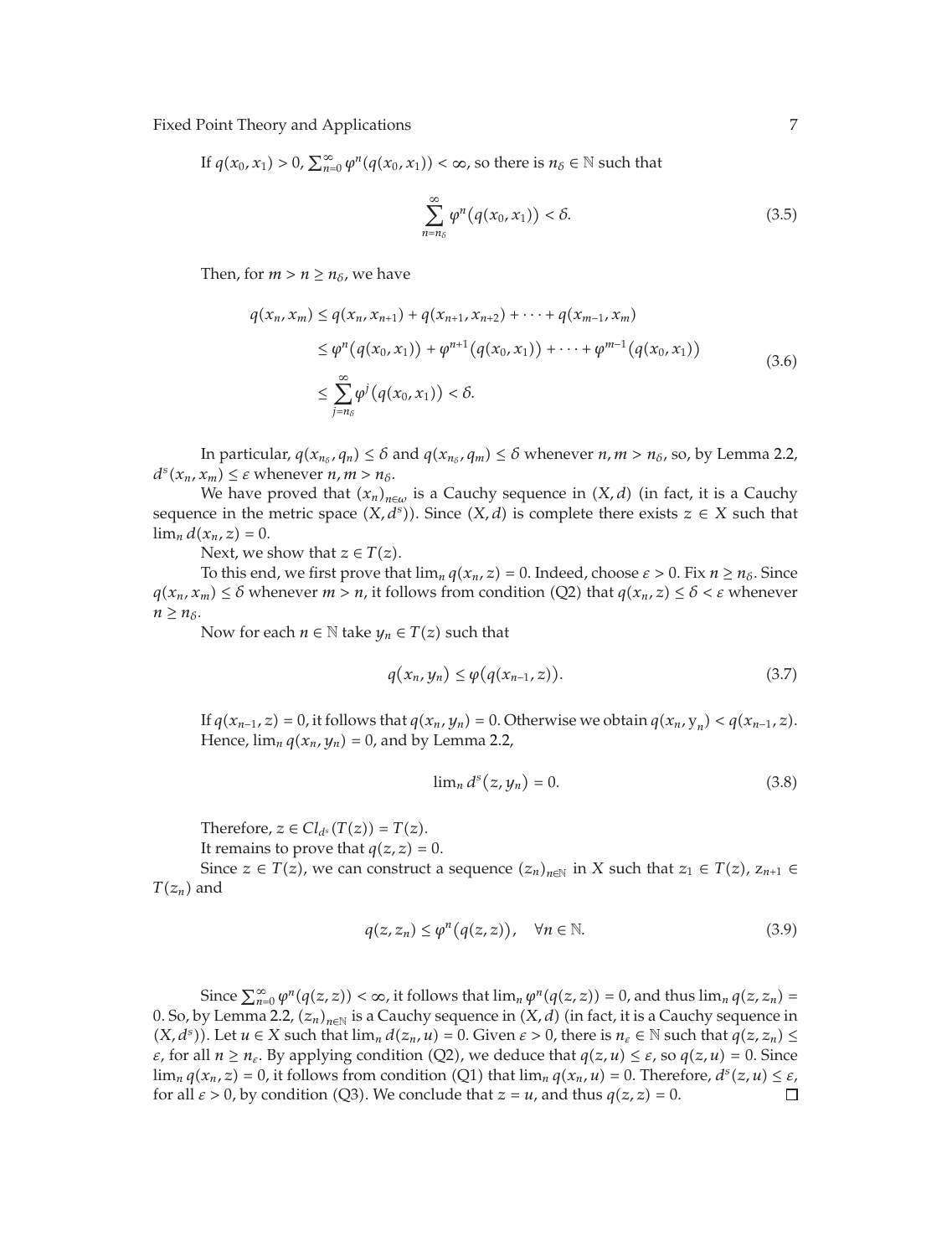The next example illustrates Theorem 3.3.

*Example 3.4.* Let *X* =  $[0, \pi]$  and let *d* be the  $T_0$  qpm on *X* given by  $d(x, y) = \max\{y - x, 0\}$ . It is well known that *d* is weightable with weighting function *w* given by  $w(x) = x$ , for all  $x \in X$ . Let *q* be partial metric induced by *d*. Then, *q* is a *Q*-function on  $(X, d)$  by Proposition 2.10. Note also that, by Theorem 2.8 (a),

$$
q(x, y) = \max\{y - x, 0\} + x = \max\{x, y\},
$$
\n(3.10)

for all  $x, y \in X$ . Moreover  $(X, d)$  is clearly complete because  $d<sup>s</sup>$  is the Euclidean metric on X and thus  $(X, d<sup>s</sup>)$  is a compact metric space.

Now define  $T: X \to Cl_{d^s}(X)$  by

$$
T(x) = \{0\} \cup \left\{\sin \frac{x}{2n} : n \in \mathbb{N}\right\},\tag{3.11}
$$

for all  $x \in X$ . Note that  $T(x) \notin Cl_{d^{-1}}(X)$  because the nonempty  $\tau_{d^{-1}}$ -closed subsets of X are the intervals of the form  $[0, x]$ ,  $x \in X$ .

Let  $\varphi : [0, \infty) \to [0, \infty)$  be such that  $\varphi(t) = \sin(t/2)$ , for all  $t \in [0, \pi]$ , and  $\varphi(t) = t/2$ , for all  $t > \pi$ . We wish to show that  $\varphi$  is a Bianchini-Grandolfi gauge function.

It is clear that  $\varphi$  is nondecreasing.

Moreover,  $\sum_{n=0}^{\infty} \varphi^n(t) < \infty$ , for all  $t \ge 0$ . Indeed, if  $t > \pi$  we have  $\varphi^n(t) \le t/2^n$  whenever *n* ∈ *ω*, while for *t* ∈ [0, *π*], we have  $\varphi(t) \le t/2$  so,

$$
\varphi^2(t) = \varphi(\varphi(t)) = \sin\frac{\varphi(t)}{2} \le \sin\frac{t}{4} \le \frac{t}{4},\tag{3.12}
$$

and following this process we deduce the known fact that  $\varphi^n(t) \le t/2^n$ , for all  $n \in \mathbb{N}$ . We have shown that  $\varphi$  is a Bianchini-Grandolfi gauge function.

Finally, for each  $x, y \in X$  and  $u \in T(x) \setminus \{0\}$ , there exists  $n \in \mathbb{N}$  such that  $u = \sin(x/2n)$ . Choose  $v = \sin(y/2n)$ . Then  $v \in T(y)$  and

$$
q(u, v) = \max\left\{\sin\frac{x}{2n}, \sin\frac{y}{2n}\right\} \le \max\left\{\sin\frac{x}{2}, \sin\frac{y}{2}\right\}
$$
  

$$
= \sin\frac{\max\{x, y\}}{2} = \varphi(\max\{x, y\}) = \varphi(q(x, y)).
$$
 (3.13)

If  $u = 0$ , then  $u \in T(y)$ , and thus  $q(u, u) = 0 \le \varphi(q(x, y))$ .

We have checked that conditions of Theorem 3.3 are fulfilled, and hence, there is *z* ∈ *T*(*z*) with *q*(*z*, *z*) = 0. In fact *z* = 0 is the only point of *X* satisfying *q*(*z*, *z*) = 0 and *z* ∈ *T*(*z*) (actually  $\{z\} = T(z)$ ). The following consequence of Theorem 3.3, which is also illustrated by Example 3.4, improves and generalizes in several directions the Banach Contraction Principle for partial metric spaces obtained in Theorem  $5.3$  of  $[14]$ .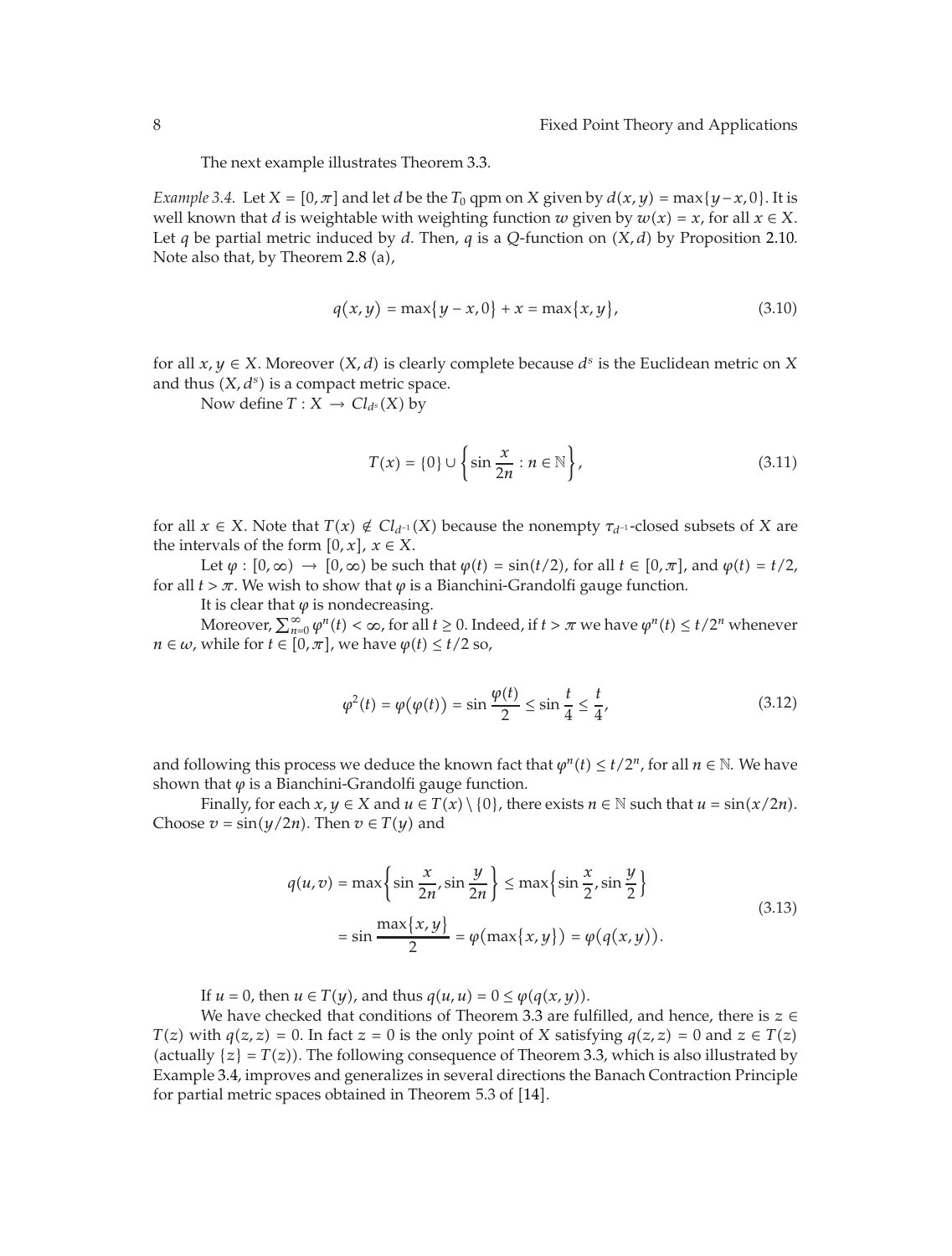**Corollary 3.5.** Let  $(X, p)$  be a partial metric space such that the induced weightable  $T_0$  *qpm*  $d_p$  *is complete and let*  $T : X \to Cl_{d^s}(X)$  *be a multivalued map such that for each*  $x, y \in X$  *and*  $u \in T(x)$ *, there is*  $v \in T(y)$  *satisfying* 

$$
p(u,v) \le \varphi(p(x,y)),\tag{3.14}
$$

 $\omega$ *kere*  $\varphi : [0, \infty) \to [0, \infty)$  *is a Bianchini-Grandolfi gauge function. Then, there exists*  $z \in X$  *such that*  $z \in T(z)$  *and*  $p(z, z) = 0$ *.* 

*Proof.* Since  $p = p_{d_p}$  (see Theorem 2.8), we deduce from Proposition 2.10 that  $p$  is a *Q*function for the complete (weightable)  $T_0$  qpm space  $(X, d_p)$ . The conclusion follows from Theorem 3.3.  $\Box$ 

Observe that if  $k : [0, \infty) \rightarrow [0, 1)$  is a nondecreasing function such that  $\limsup_{r \to t^+} k(r) < 1$ , for all  $t \ge 0$ , then the function  $\varphi : [0, \infty) \to [0, \infty)$  given by  $\varphi(t) =$  $k(t)$ *t*, is a Bianchini-Grandolfi gauge function (compare [31, Proposition 8]). Therefore, the following variant of Theorem 3.1, which improves Corollary 2.4 of [7], is now a consequence of Theorem 3.3.

**Corollary 3.6.** Let  $(X, d)$  be a complete  $T_0$  *qpm space. Then, for each generalized q-contractive multivalued map*  $T : X \to Cl_{d^s}(X)$  *with q nondecreasing, there exists*  $z \in X$  *such that*  $z \in T(z)$  *and*  $q(z, z) = 0.$ 

*Remark 3.7.* The proof of Theorem 3.3 shows that the condition that  $(X, d)$  is complete can be replaced by the more general condition that every Cauchy sequence in the metric space  $(X, d^s)$  is  $\tau_{d^{-1}}$ -convergent.

### **Acknowledgments**

The authors thank one of the reviewers for suggesting the inclusion of a concrete example to which Theorem 3.3 applies. They acknowledge the support of the Spanish Ministry of Science and Innovation, Grant no. MTM2009-12872-C02-01.

#### **References**

- [1] O. Kada, T. Suzuki, and W. Takahashi, "Nonconvex minimization theorems and fixed point theorems in complete metric spaces," *Mathematica Japonica*, vol. 44, no. 2, pp. 381–391, 1996.
- -2 J. Caristi and W. A. Kirk, "Geometric fixed point theory and inwardness conditions," in *The Geometry of Metric and Linear Spaces*, vol. 490 of *Lecture Notes in Mathematics*, pp. 74–83, Springer, Berlin, Germany, 1975.
- -3 I. Ekeland, "Nonconvex minimization problems," *Bulletin of the American Mathematical Society*, vol. 1, no. 3, pp. 443–474, 1979.
- [4] W. Takahashi, "Existence theorems generalizing fixed point theorems for multivalued mappings," in *Fixed Point Theory and Applications*, M. A. Théra and J. B. Baillon, Eds., vol. 252 of *Pitman Research Notes in Mathematics Series*, pp. 397–406, Longman, Harlow, UK, 1991.
- -5 S. Al-Homidan, Q. H. Ansari, and J.-C. Yao, "Some generalizations of Ekeland-type variational principle with applications to equilibrium problems and fixed point theory," *Nonlinear Analysis: Theory, Methods & Applications*, vol. 69, no. 1, pp. 126–139, 2008.
- [6] N. Hussain, M. H. Shah, and M. A. Kutbi, "Coupled coincidence point theorems for nonlinear contractions in partially ordered quasi-metric spaces with a *Q*-function," *Fixed Point Theory and Applications*, vol. 2011, Article ID 703938, 21 pages, 2011.